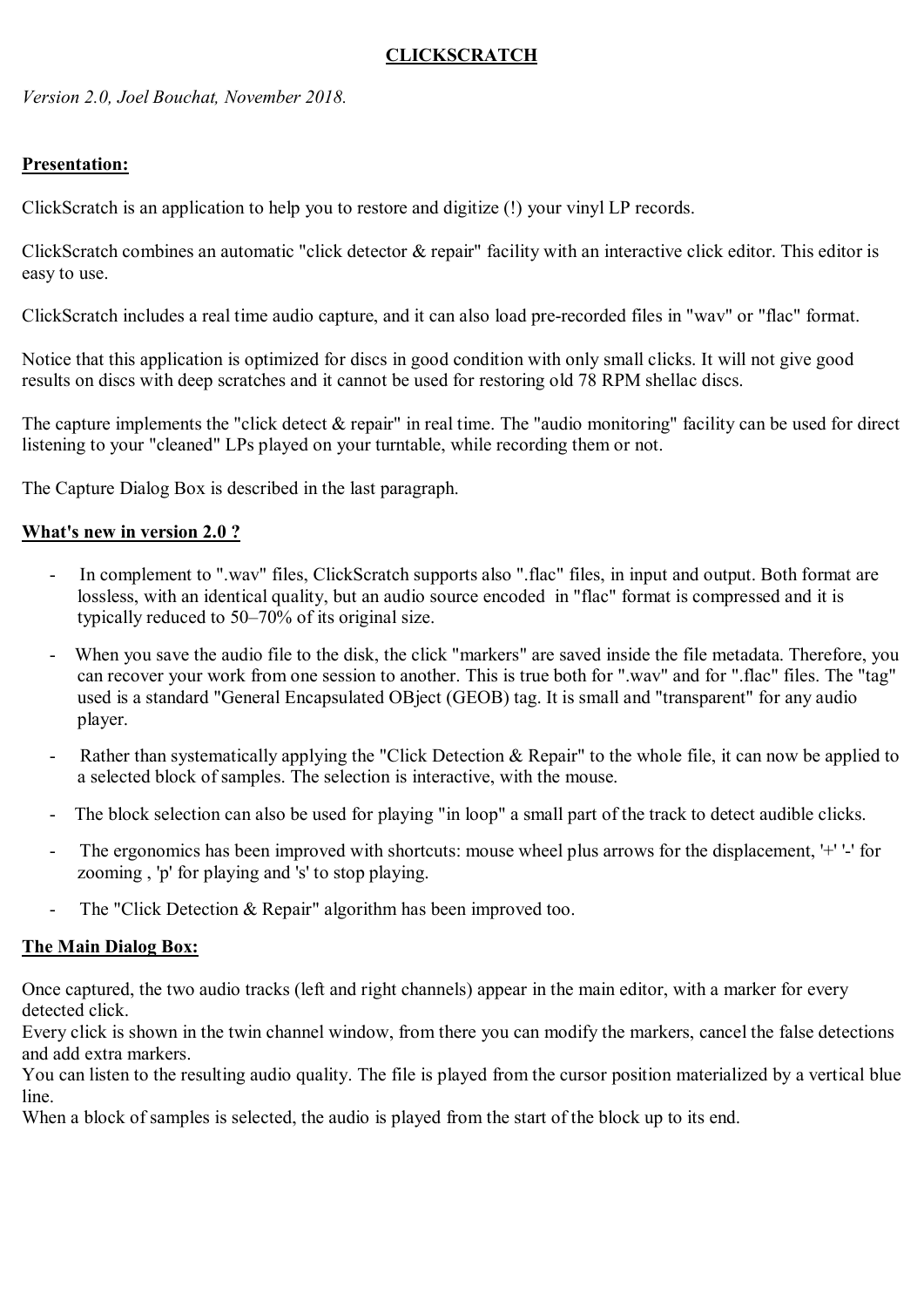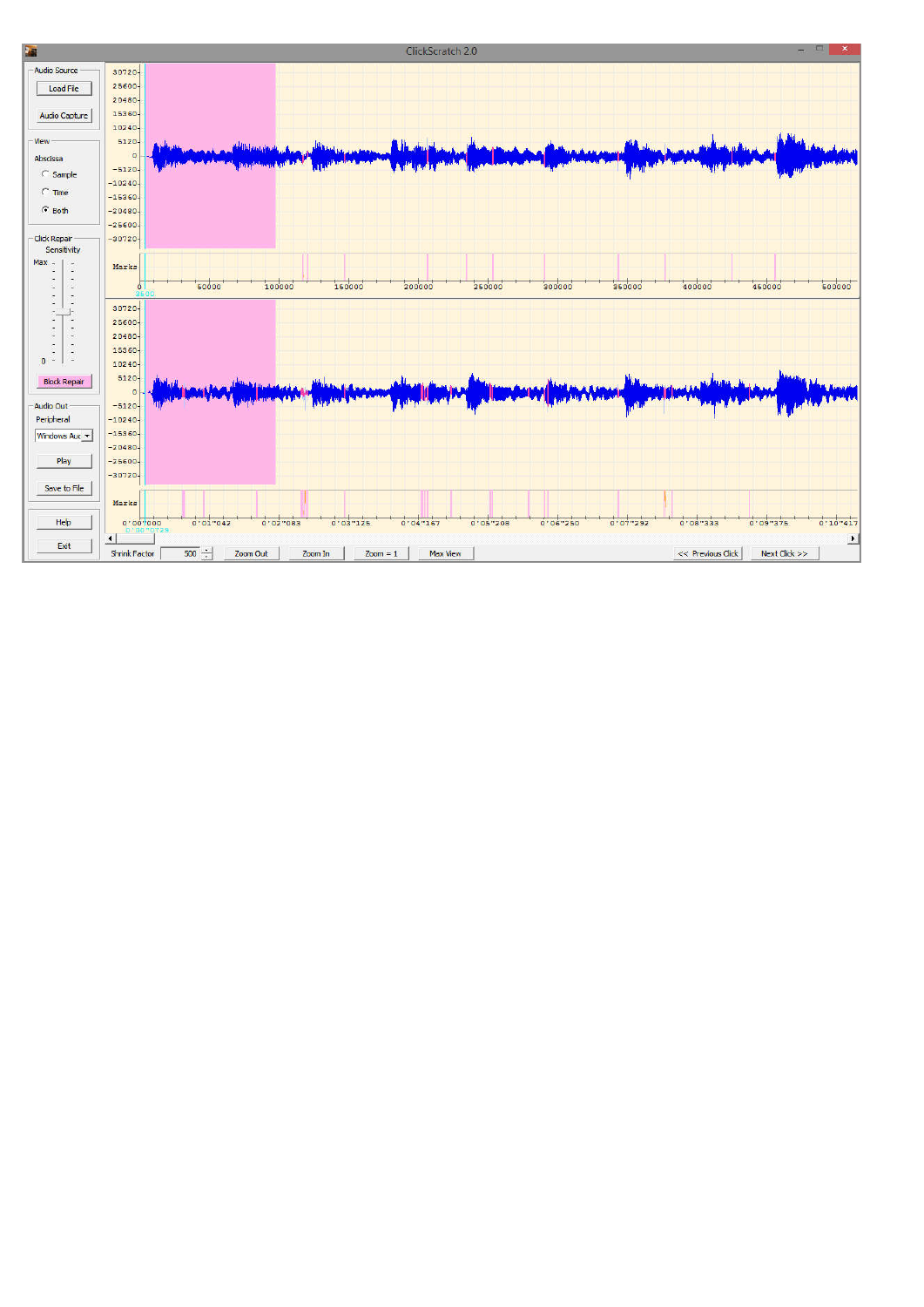# Left Control Panel:

| <b>Audio Source</b>  |
|----------------------|
| <b>Load File</b>     |
| <b>Audio Capture</b> |
| View                 |
| Abscissa             |
| C Sample             |
| $\subset$ Time       |
| G Both               |
| <b>Click Repair</b>  |
| Sensitivity          |
| Max -                |
| $\overline{a}$       |
|                      |
|                      |
|                      |
| į                    |
| $\mathbf{0}$         |
| <b>Full Repair</b>   |
| Audio Out            |
| Peripheral           |
| Windows Auc -        |
| Play                 |
| Save to File         |
| Help.                |
| Exit                 |

## Bottom Control Panel:

ClickScratch includes a real time audio capture, but it can also load an existing file. Only monophonic or stereophonic 16 bit PCM ".wav" or ".flac" files are supported. The file must be sampled at 44.1 or 48 kHz..

Clicking on the "Audio Capture" button launches the "Capture" Dialog box described at the end of the document.

The abscissa can be scaled in samples or in time (minute, seconds, 1/1000 s). When "both" is selected, the upper track (left channel) is graduated in samples and the lower track (right channel) has a time scale.

The "Sensitivity" of the detection can be adjusted during the capture or after the capture, while editing. After having modified the sensitivity, another "Click Repair" can be performed without impacting the original audio quality or loosing the work already done. When a repair is performed with the sensitivity set to '0' no click detection is done and no marker will be present, except the markers that you have already adjusted or added. A too high sensitivity creates a lot of false detections, and a lot of audible distortions, but this may be a good choice for manually editing the markers, since it is easier to erase some markers than defining new ones!

At anytime the audio tracks can be played on the selected audio output peripheral, from the cursor position, or from a the start of a selection block.

Once you work finished, the restored audio can be saved to a PCM ".wav" or ".flac" file, with the same sampling rate as the original tracks.

| <b>Shrink Factor</b> | $100 -$ | Zoom Out | Zoom In | $Zoom = 1$ | <b>Max View</b> | << Previous Click | Next Click >> |  |
|----------------------|---------|----------|---------|------------|-----------------|-------------------|---------------|--|

The display can be horizontally shrunk down to 1/10000, using the spin arrows. For easier handling, those arrows are completed with three buttons: "**Zoom Out**", "**Zoom In**", "**Zoom = 1**" and "**MaxView**". You can also use the '+' and '-' keys as shortcuts. Notice that "zooming" is not really possible, the larger scale factor is '1' with one audio sample per horizontal pixel. Only "shrinking" is possible! The full scale view is directly accessible through the "Zoom = 1" button and the maximum shrinking is accessible through the "MaxView" button.

When the scale factor is modified, the diagram is centered at the cursor position.

The button on the right side, "Previous Click" and "Next click" are very useful for navigating from one click marker to the next one during the edition work.

The classical horizontal scrolling bar is located above those buttons. Horizontal scrolling is also possible with the mouse wheel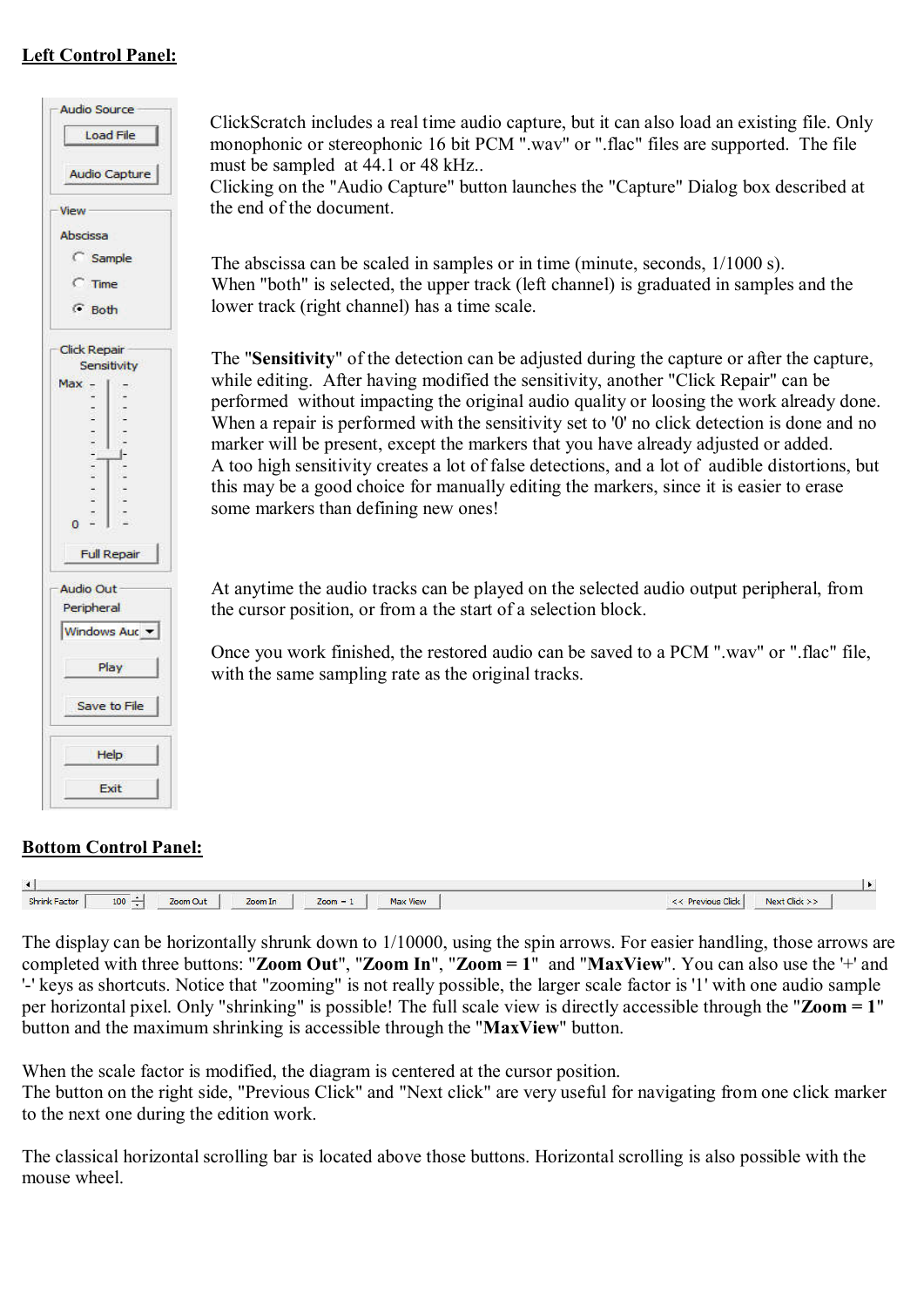

At scale 1, the audio tracks are represented on an horizontal axis of one pixel per sample, and each sample has a value going from -32768 to +32767 (16 bit PCM) on the vertical axis. The left channel is on top.

The click markers are displayed inside the "marker row", located under each audio track. Every click is represented by a small rectangle in red color.

 Inside the rectangle you can see a small "lump" which gives and idea of the filtered click amplitude.

The repaired track samples are also represented in red color, while the original signal is now displayed in pale blue.

The vertical blue line is the cursor that you can position with the mouse. (left click).

If you maintain the "CTRL" key while clicking on the graphic, the display is scrolled horizontally to the cursor position.

When the scale factor is modified, the diagram is centered at the cursor position.

To add a new marker, just click inside the concerned marker row. Editing a marker is explained in the next chapter.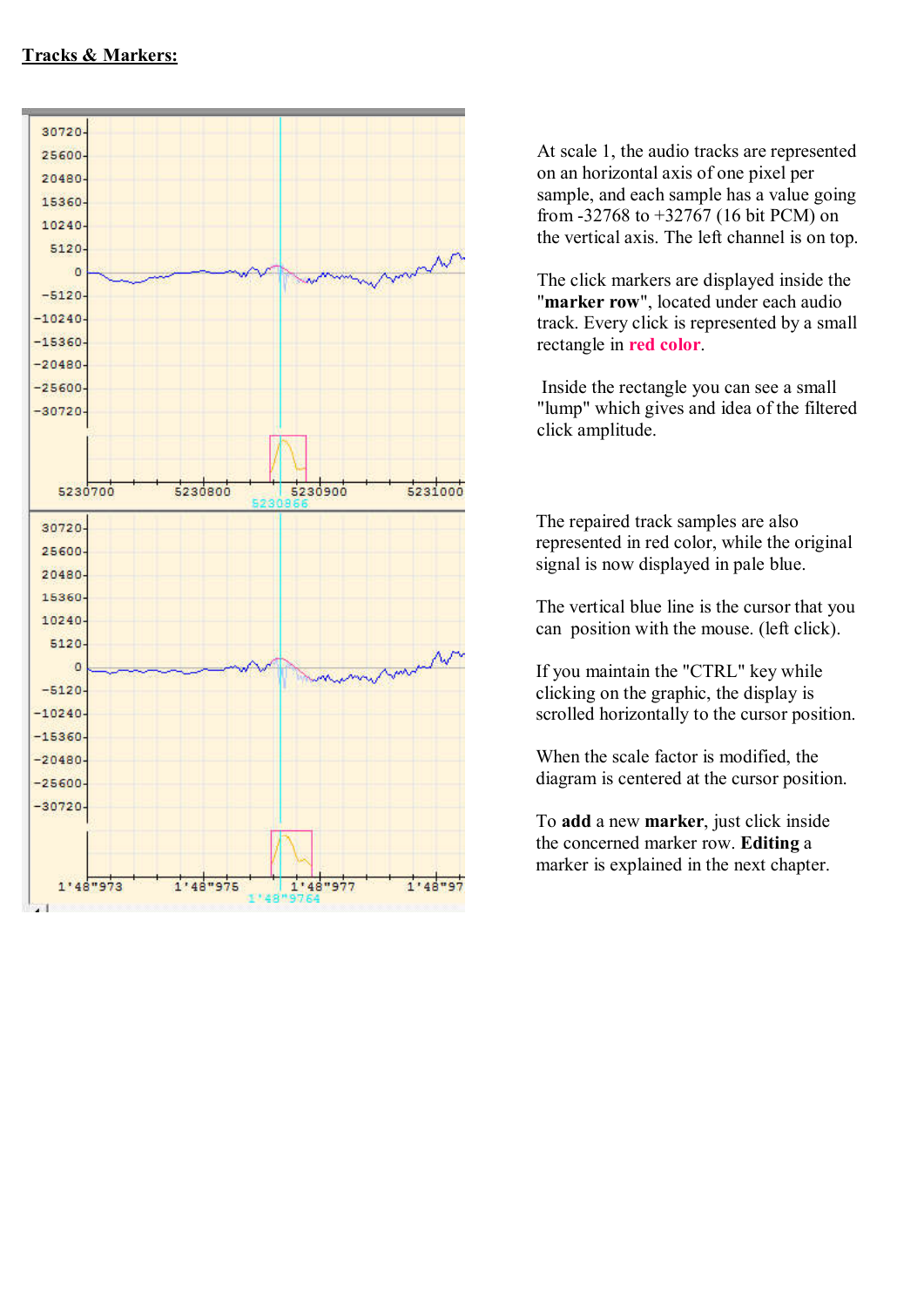### Editing a Click Marker:



To edit the size of a marker, click on its left or right side and move it with the mouse. The mouse cursor represents an arrow. Once that a marker has been edited  $(=$  modified) it is represented in green color. This is also the case for the fixed samples on the corresponding audio track. If you re-do an automatic "Click Repair" afterwards, those green markers will not be modified. To allow a green marker to be automatically modifiable again, you need to erase and restore it by two successive mouse click in the rectangle



|                    | ł<br>$\sqrt{\sqrt{2}}$ |
|--------------------|------------------------|
| 7040700<br>4<br>70 | 70408<br>0735          |

To remove a click marker, simply click inside its rectangle.

The mouse cursor represents a crossbuck. Once deleted a marker has no more effect on the audio track, but its trace remains visible.





To restore a marker click inside its marker which is attenuated but still visible. The mouse cursor represents a cross with arrows.

If, you re-do an automatic "Click Repair" afterwards, those erased markers will not be restored.

#### Selecting a block of samples: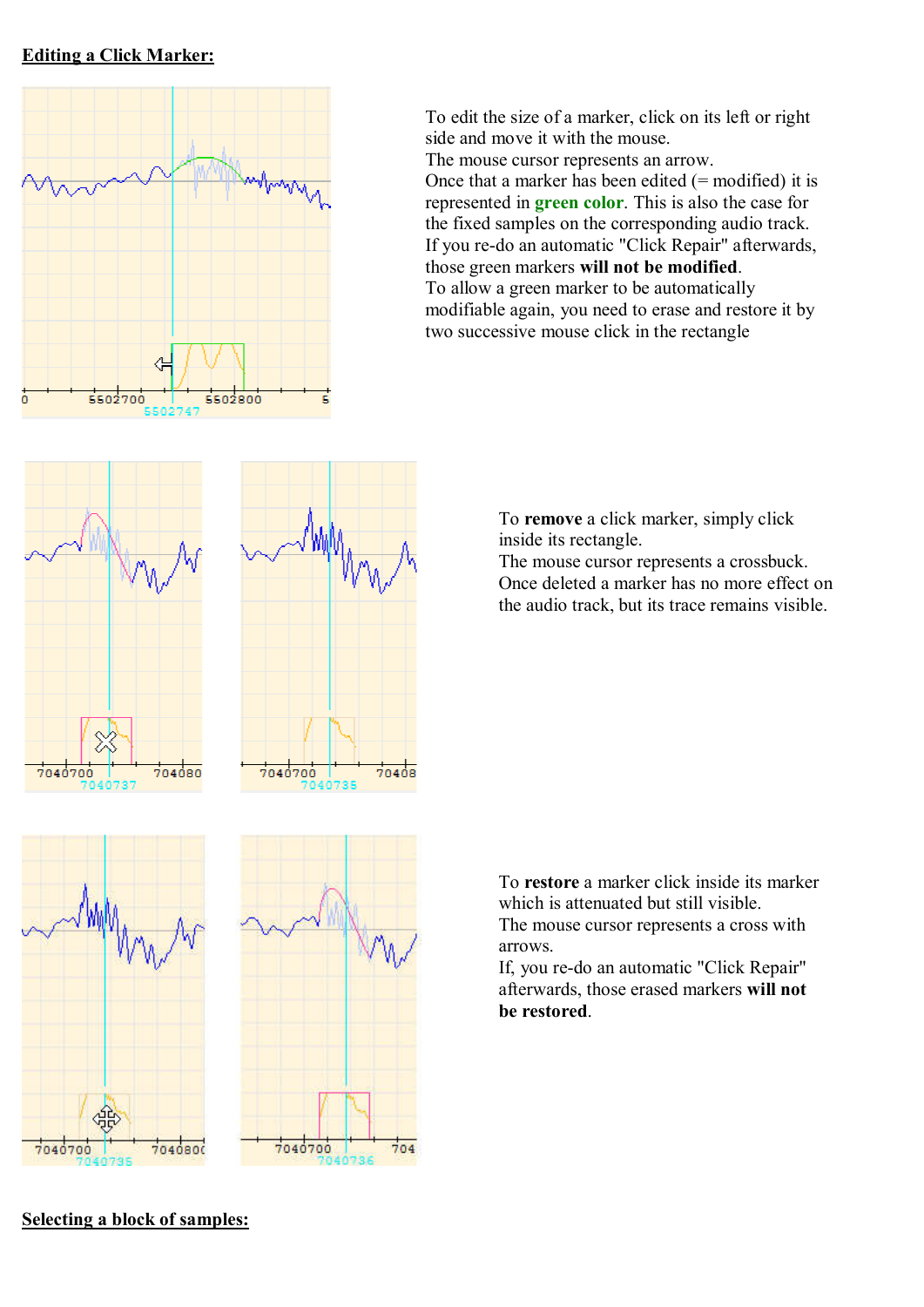

Selecting a block of samples is extremely easy: left click on a track oscillogram and move the mouse! The selection rectangle is drawn in pink color.

Notice that this can only be done when the shrink factor is lower or equal to 1000. This restriction is caused by the high CPU load induced by high shrink factors.

You can always modify the size of the selection by clicking on its left or right border and move it with the mouse. In this case, the mouse cursor represents an arrow.

The two tracks of a stereo source are always selected together.

Once that a block of sample is selected, the "Repair" button indicates "Block Repair", on a pink background, to indicate that the click detection and repair will be only applied to the selected samples.

To cancel the selection, just click outside the pink rectangle or use the "escape" key.

# The Real Time "Audio Capture" Dialog Box:

| phono USB Sound Blaster                                                                           |                                    | <b>Close Peripheral</b>                                                                                     |
|---------------------------------------------------------------------------------------------------|------------------------------------|-------------------------------------------------------------------------------------------------------------|
| Sampling Rate<br>44.1 kBps<br>48 kBps<br>(recommended)                                            | Gain (Volume)<br>$-12dB$           | $+12dB$<br>$\begin{smallmatrix} 0 & 0 & 1 \\ 1 & 1 & 1 & 1 & 1 \end{smallmatrix}$<br>Level<br>Left<br>Right |
| <b>Real Time Processing</b><br>$\nabla$ Click Repair<br>Click Detected<br>Audio Output Peripheral | <b>Click Detection Sensitivity</b> | Max<br>$\frac{1}{2}$ , and a set $\frac{1}{2}$ , and a set $\frac{1}{2}$ , and a set $\frac{1}{2}$          |
| Speakers (Conexant SmartAudio H                                                                   |                                    | <b>Audio Monitoring</b>                                                                                     |

First, select the sampling rate. Theoretically 48ksps gives better results than 44.1 ksps, but there is very little difference in practice.